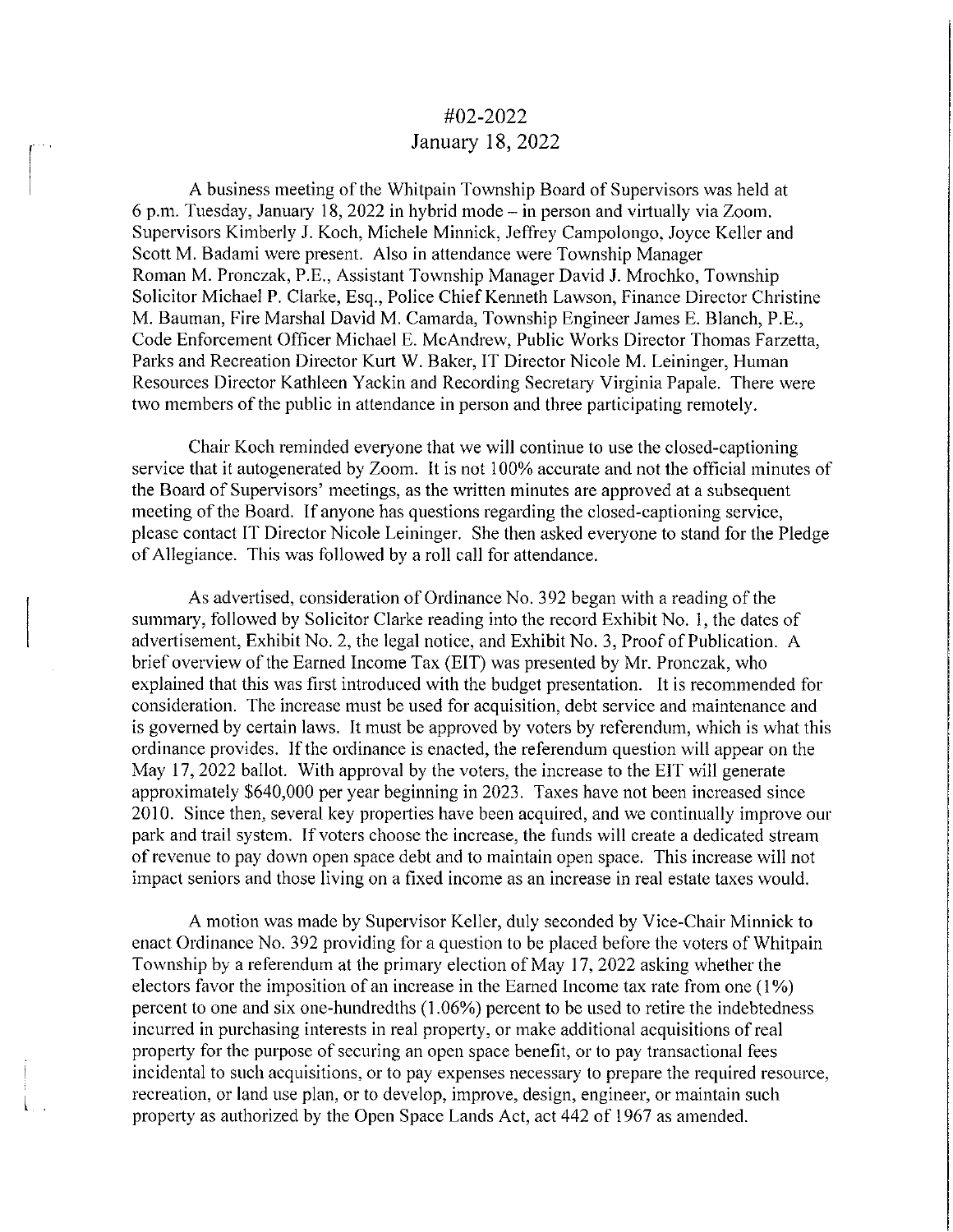If the Ordinance is enacted, the referendum question will appear on the May  $17<sup>th</sup>$ ballot for voter approval. Chair Koch called for any comments or questions from the Board. Vice-Chair Minnick said it is important to note that this is the most palatable increase that is equal to everyone and is dependent on income, with no negative impact on seniors, as pointed out by Mr. Pronczak. She asked Mr. Pronczak to explain why we do not have a business privilege or mercantile tax. He said some time ago there was a brief window when a municipality could have enacted an ordinance to establish the taxes. At the time, Whitpain chose not to pass an ordinance, and there is no current state law that allows for establishment of either of the taxes. Supervisor Campolongo commented that if the referendum is approved, the increase will be in effect for at least five years and will continue unless repealed. If it is not approved, there are no restrictions to considering it in the future, as long as procedure is followed. Mr. Pronczak added that if it is not approved, we will have to make adjustments to the 2023 budget for whatever shortfall there might be. Supervisor Keller asked if in the future an additional increase to the EIT is needed, will that be put to the voters by referendum, and the answer is yes. Supervisor Badami confirmed with Mr. Pronczak that the real estate tax bills remain the same under this plan, unless a property is reassessed, and for seniors who are not earning income, there is no increase. Chair Koch substantiated that the Board is not voting on an increase this evening. This is a vote to put the question on the ballot on May  $17<sup>th</sup>$ , at which time the voters will determine if there is an increase. There was no public comment. Chair Koch called a roll-call vote: Vice-Chair Minnick, aye; Supervisor Campolongo, aye; Supervisor Keller, aye; Supervisor Badami, aye and Chair Koch also voted in favor. The motion carried.

As advertised, consideration of Ordinance No. 393 began with Chair Koch reading the summary of the ordinance, and Solicitor Clarke reading into the record Exhibit No. I, a request to advertise, Exhibit No. 2, the legal notice, and Exhibit No. 3, the Proof of Publication. Mr. Pronczak continued noting that our current ordinance does not allow metal detectors in Township parks. We were approached by residents who do this as a hobby, and as a result, this ordinance was prepared. It permits metal detectors to be used on a limited basis, by permit. There are provisions on how the property has to be restored and what happens to anything discovered.

A motion was made by Supervisor Keller, duly seconded by Supervisor Campolongo to enact Ordinance No. 393, amending the Code of the Township of Whitpain, Park II (General Legislation), Chapter 108 (Parks and Playgrounds), Section 108-4 (Rules and Regulations for Specific Activities). Chair Koch called for any comments or questions from the Board. Supervisor Keller thanked Mr. Pronczak and Solicitor Clarke for all of their work on this matter. There were no additional comments from the Board, and none from the public. Chair Koch took a roll-call vote: Supervisor Minnick, aye; Supervisor Campolongo, aye; supervisor Keller, aye; Supervisor Badami, aye and Chair Koch also voted in favor. The motion carried.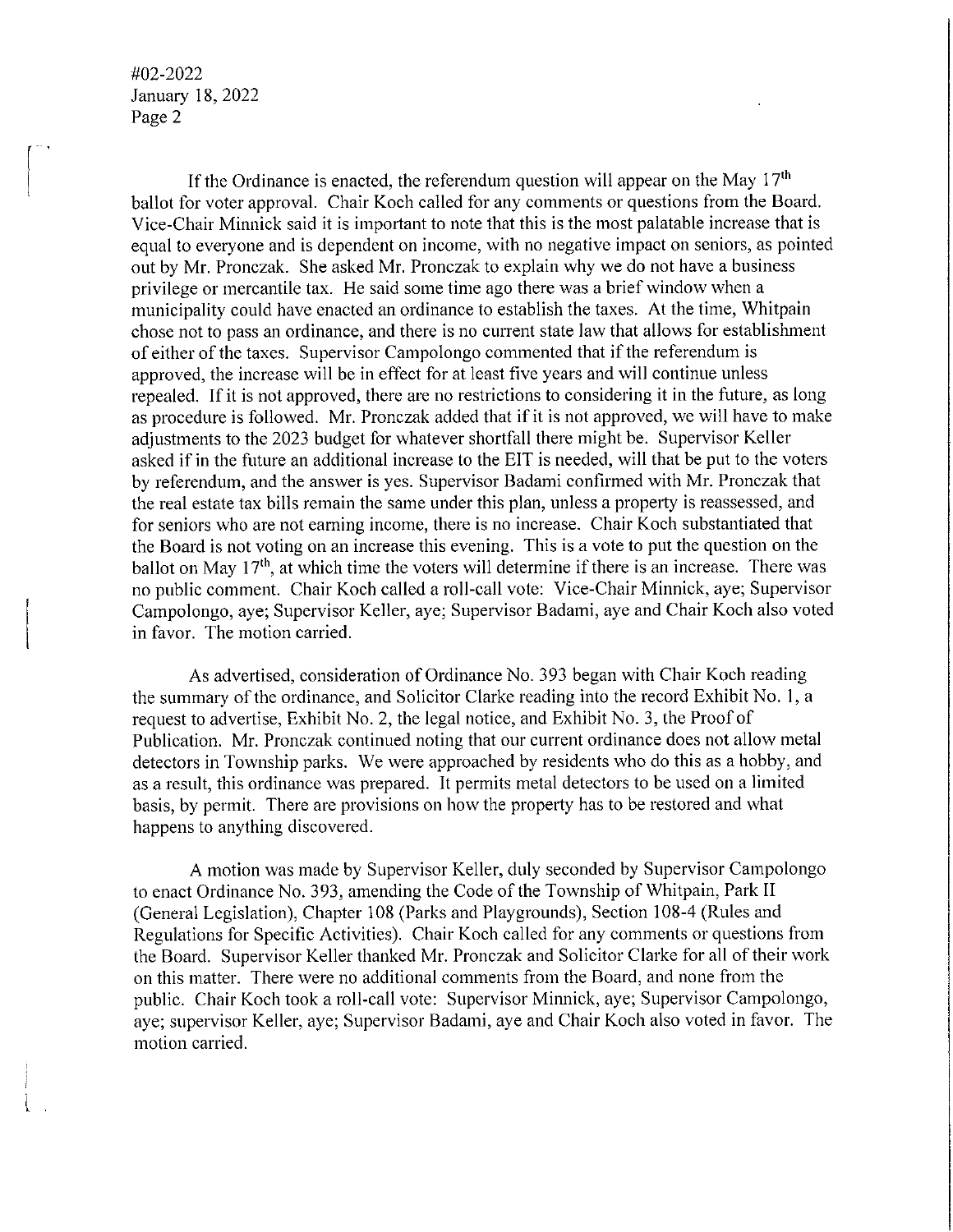A motion was made by Vice-Chair Minnick, duly seconded by Supervisor Badami to approve the Consent Agenda as follows:

- a. Minutes of the Board of Supervisors' meetings of December 21, 2021 and January 3, 2022.
- b. (i) Preliminary December 2021 Voucher List totaling \$940,634.61, check sequence #74764 through #74981;
	- (ii) Final December 2021 Voucher List totaling \$1,135,370.29, check sequence #74764 through #75069.
- c. Resolution No. 1483 appointing delegates to the Tax Collection Committee.
- d. Resolution No. 1484 appointing a deputy tax collector.
- e. 2021 Planning Commission Annual Report per requirements of the PA Municipalities Planning Code Article II Section 207(a).
- f. Certify that the following have met the Qualifying Volunteer criteria to receive the Volunteer Local Property Tax Credit for 2021, subject to the confirmation by the Centre Square Fire Company Chief: Jessica Brunner, Sharon Brunner, Michael DiDomenico, Sr., Antoinette Dowds, Bernie Dwyer, Theordore Fonash, Thomas Kozeniewski, Kareem Lee, Paul Lusch, John Posen and Scott Tiffany.
- g. Certify that the following have met the Qualifying Volunteer criteria to receive the Volunteer Earned Income Tax Credit for 2021, subject to the confirmation by the Centre Square Fire Company Chief: Joseph Bradley, Jessica Brunner, Sharon Brunner, Zayne Brunner, Michael DiDomenico, Sr., Antionette Dowds, Bernie Dwyer, Theodore Fonash, Matthew Kozeniewski, Thomas Kozeniewski, Kareem Lee, Paul Lusch, Nelson Lee Miller, John Posen and Scott Tiffany.
- h. Authorize the Chair and Secretary to sign on behalf of Whitpain Township a Declaration of Restrictions between Joshua A. and Kathryn M. Lefever, owners of 1625 Yost Road (Parcel No. 66-00-08554-01-l) and Whitpain Township. This agreement addresses stipulations applicable during the construction of a new dwelling at 1625 Yost Road and is subject to the final review by the Township Solicitor.
- 1. Advertise for bids for Upgrades and Additions to the Public Works Garages.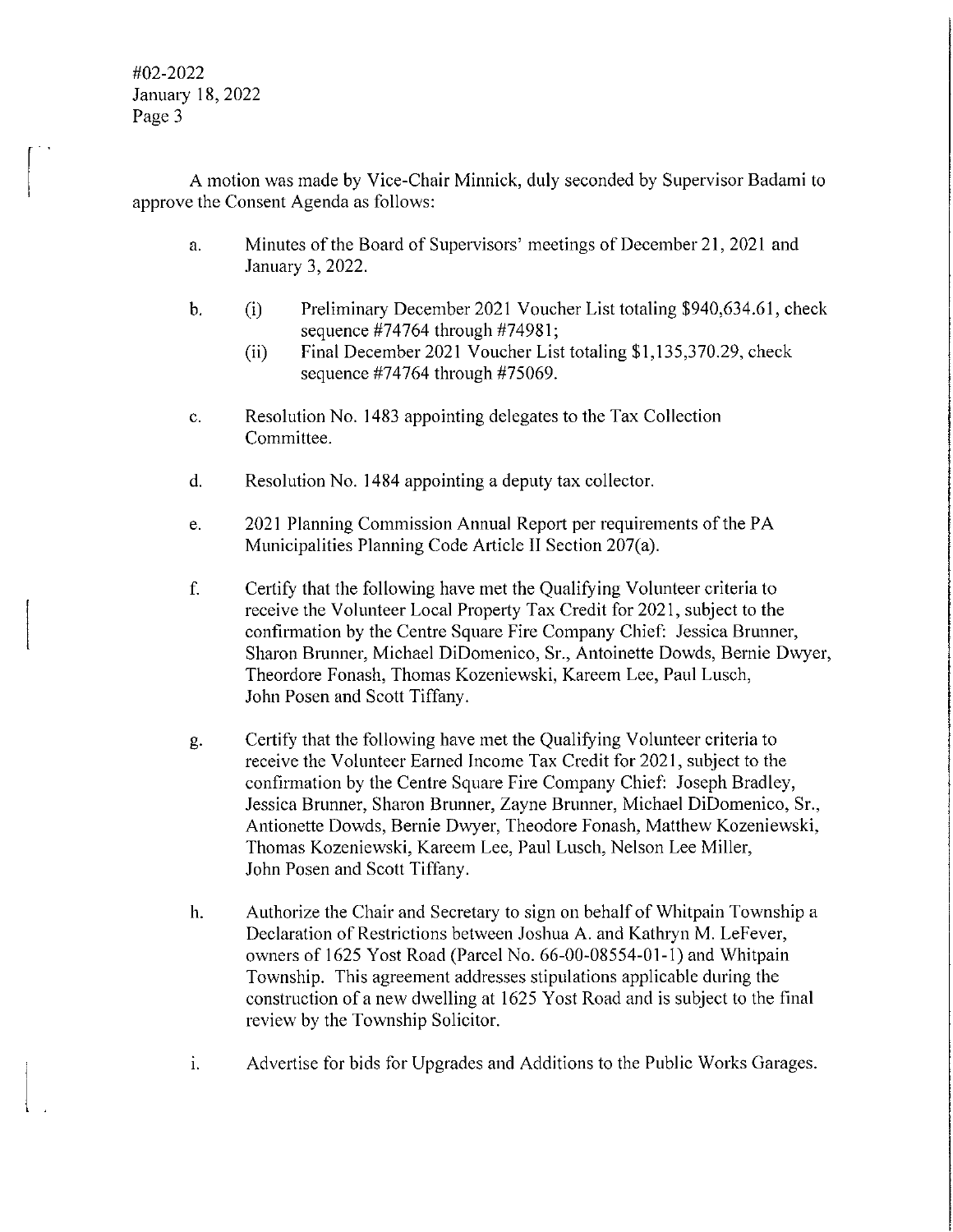$\vert$ 

- J. Extend the 2021 road resurfacing contracts for 2022 and to include the Montgomery County Consortium of Communities and any member municipality or municipal authority of the Montgomery County Public Works Association. This motion will allow the same communities to piggyback our bids in 2022. This is the first of two extensions, per the terms of the contract.
- k. Participate in the Montgomery County Consortium contracts for purchasing materials and piggyback awarded contracts for goods and services bid by other communities in 2022.
- I. Advertise for bids for the 2022 Curb Line Milling Contract.
- m. Advertise for bids for the 2022 Collection and Disposal of Municipal Residential Leaves and Lawn Waste Contract.
- n. Extend the agreements with Armour and Sons for the inspection of traffic signals throughout the Township in accordance with PennDOT requirements, and for traffic signal maintenance for one year through March 2023 in accordance with the rate schedule submitted December 9, 2021.
- o. Sponsor, establish, participate in, or administer a cooperative purchasing agreement for the procurement of any goods, materials and equipment or services with another public procurement unit as defined in the Commonwealth Procurement Code. This includes, but is not limited to the following cooperative purchasing programs:
	- the **PA** General Services Contract Program (Costars) for 2022. This includes the purchase of highway materials, road salt, vehicles, equipment and supplies, and services as needed.
	- Sourcewell, formerly (NJPA) National Joint Powers Alliance for the calendar year of 2022.
	- TIPS-USA, the Inter-local Purchasing System Contract for the calendar year of 2022.
	- H-GAC (Houston-Galveston Area Council) for cooperative purchases for 2022.
	- Keystone Purchasing Network for the purchase of goods and services.
	- GSA cooperative purchasing program for the purchase of goods and services.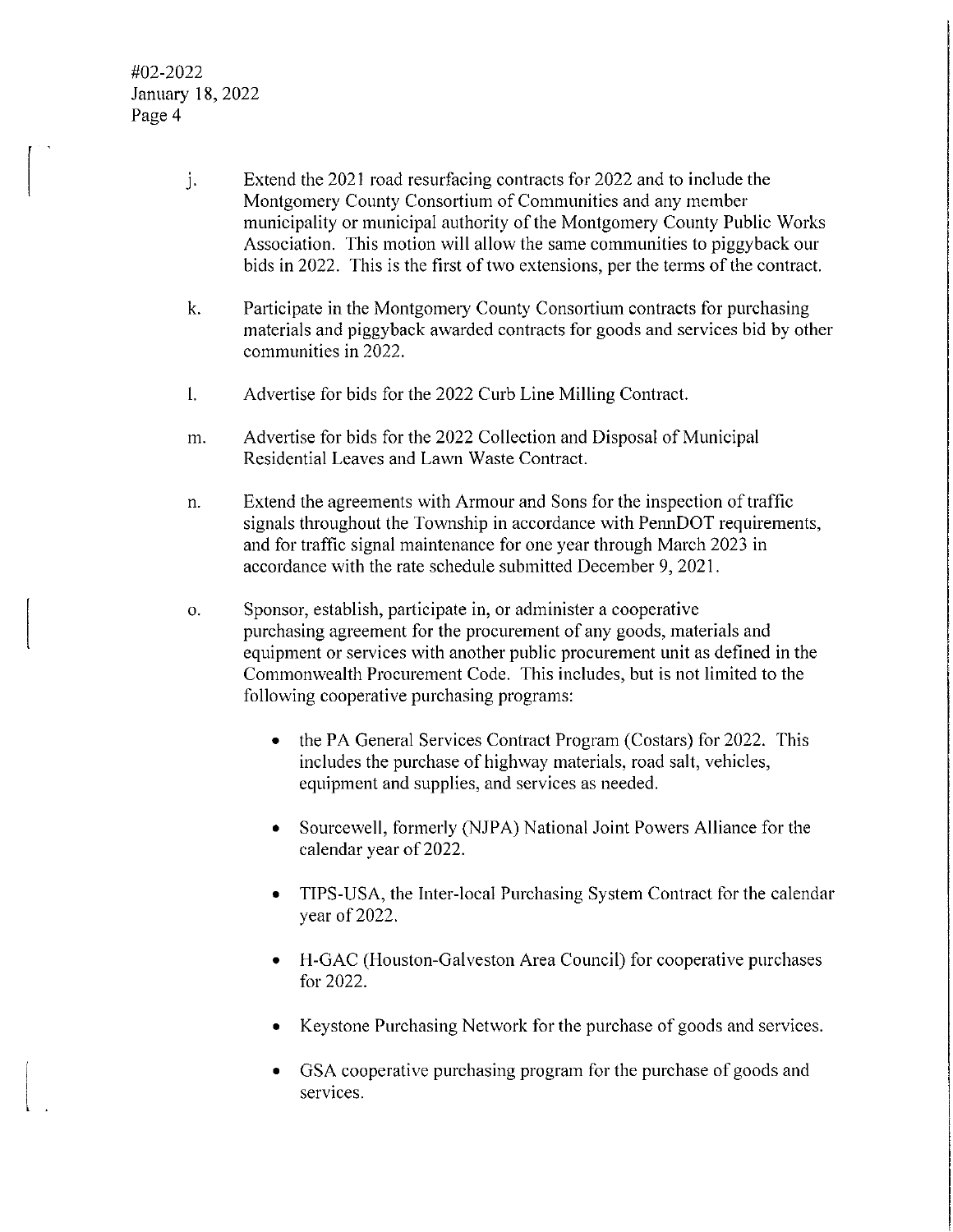- p. Authorize the use of PennBid for advertising and bidding of projects.
- q. Authorize Whitpain Township to dispose of Township personal property by public auction for the calendar year 2022 utilizing Municibid, JJ Kane Auctioneers or PennBid for the sale of surplus equipment, supplies and decommissioned vehicle disposition.
- r. Extend the 2021 ADA Ramp Modification Project contract with Associated Paving Contractors, Inc. of Warminster, PA to 2022. This is the first of two extensions, per the terms of the contract.
- s. Confirm the release of
	- $$41,312.85$  (Release #12) from the escrow fund for Blue Bell Springs Phase I (Latham Realty Associates, **LP)**
	- \$41,558.18 (Release #A1-2) from the escrow fund for Blue Bell Springs - Phase II (Latham Realty Associates, LP)
	- \$10,468.35 (Release #8) from the escrow fund for Blue Bell Springs Phase III (Latham Realty Associates, LP)
	- \$3,400.00 (Release #5) from the escrow fund for the 637 Cathcart Road subdivision located at 637 Cathcart Road

Chair Koch called for any questions from the Board. Supervisor Keller thanked the qualifying volunteers applying for tax credits for the amazing work that they do. Supervisor Campolongo asked for an explanation of the ADA ramp modification project. Mr. Pronczak explained that every intersection is evaluated based on current standards prior to resurfacing each year. Any Township roadways scheduled for resurfacing in 2022 will have the ramps replaced. In addition, any ramps that are defective will also be replaced. Supervisor Campolongo asked if there would be any ramp work done on Rt. 202. Mr. Pronczak explained that we are only responsible for traffic signals and line striping at intersections on state roads. Chair Koch asked for public comment. There was none. She then called a rollcall vote: Supervisor Minnick, aye; Supervisor Campolongo, aye; Supervisor Keller, aye; Supervisor Badami, aye and Chair Koch also voted in favor. The motion carried.

A motion was made by Supervisor Campolongo, duly seconded by Supervisor Badami to appoint Amy McAndrew to fulfill a vacancy on the Zoning Hearing Board with a term expiring December 31, 2025. Chair Koch said she is a member of the committee that interviews candidates with Supervisor Campolongo and asked for any comments. Supervisor Campolongo said Ms. McAndrew is a 20-year resident, and she and her husband are active in the community. She is an attorney and is familiar with zoning issues. He wholeheartedly endorses her appointment. Supervisor Badami concurred with Supervisor Campolongo's comments. There were no additional comments and Chair Koch took a roll-call vote: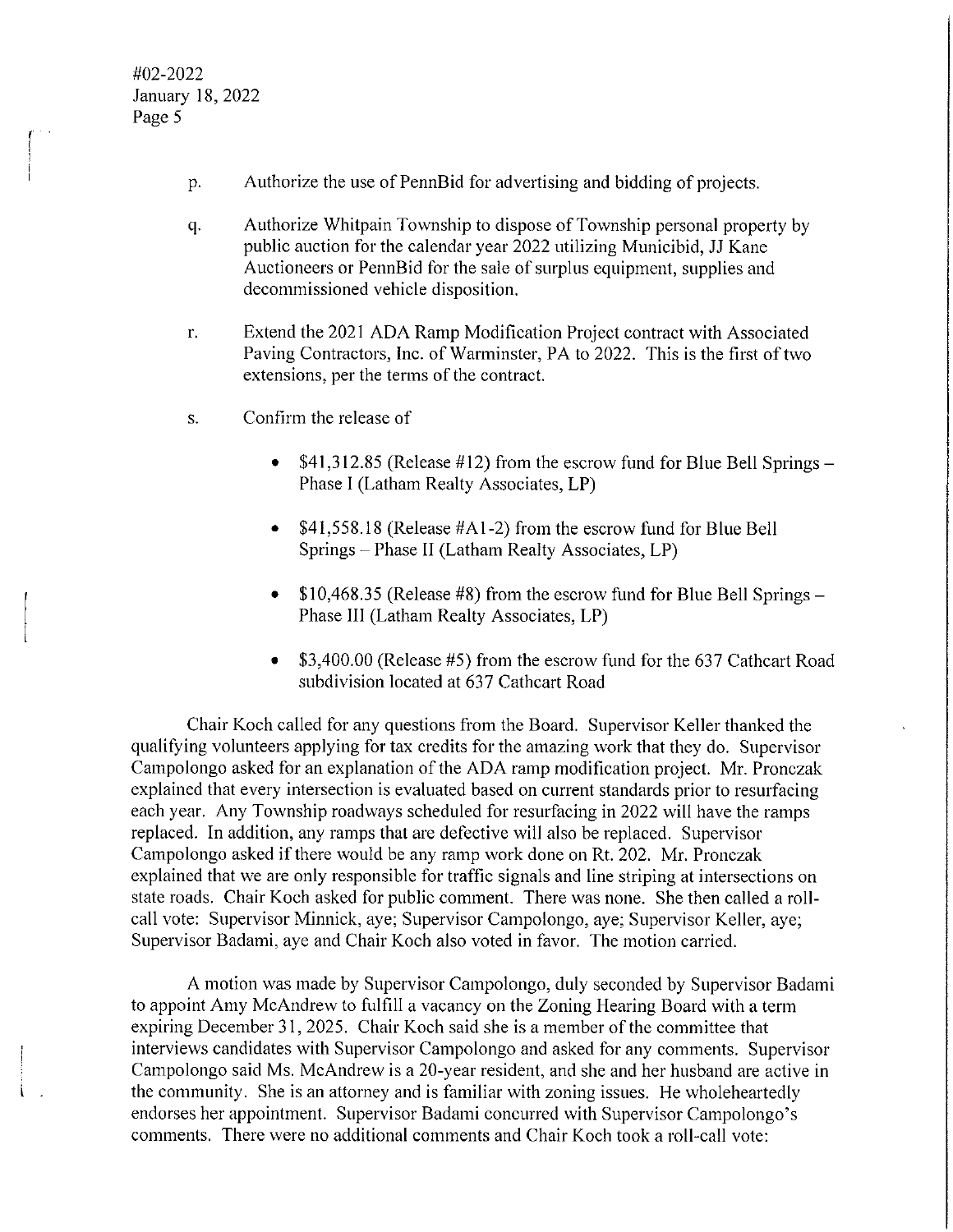Supervisor Minnick, aye; Supervisor Campolongo, aye; Supervisor Keller, aye; Supervisor Badami, aye and Chair Koch also voted in favor. The motion carried.

A motion was made by Supervisor Campolongo, duly seconded by Chair Koch to appoint Steven Odhiambo as Alternate No. I on the Human Relations Commission with a term expiring December 31, 2024. Chair Koch called for any comments. Supervisor Campolongo said Mr. Odhiambo introduced himself during the tree giveaway and expressed an interest in participating on the Human Relations Commission. Chair Koch called for any additional comments. Supervisor Badami noted as a previous member of the HRC, an alternate member is more than an alternate, and Mr. Mallin, who served as an alternate is now a full member. He fully supports the appointment. There were no further comments. Chair Koch took a roll-call vote: Supervisor Minnick, aye; Supervisor Campolongo, aye; Supervisor Keller, aye; Supervisor Badami, aye and Chair Koch also voted in favor. The motion carried.

A motion was made by Supervisor Badami, duly seconded by Supervisor Minnick to name Joyce Keller as the Supervisor Liaison to the Shade Tree Commission for the purpose of establishing a clear line of communication between the Board of Supervisors and the Shade Tree Commission. Chair Koch asked if the Board had any questions or comments. Supervisor Keller said she is pleased and honored to be chosen. The Shade Tree Commission does extraordinary work throughout the year, and this is another step toward creating a more environmentally friendly Township and its commitment to the tree canopy. Chair Koch said there is no better advocate than Joyce Keller for environmental causes. She asked if there was any public comment. There was none and a roll-call vote was taken: Supervisor Minnick, aye; Supervisor Campolongo, aye; Supervisor Keller, aye; Supervisor Badami, aye and Chair Koch also voted in favor. The motion carried.

A motion was made by Supervisor Minnick, duly seconded by Chair Koch to pass Resolution No. 1482 to approve plan titled "Preliminary/Final Approval- Plan of Subdivision/Land Development Plans for 327 Maple Avenue" located at 327 Maple Avenue, Sheets I of 12 through 12 of 12, prepared by Hibbeln Engineering Company, LLC, plans dated October 25, 2021 in accordance with Section 509(b) of the PA Municipalities Planning Code conditioned upon execution of a Development Agreement, posting of financial security, planning module approval, compliance with the recommendations contained in the motion from the Township Planning Commission and the resolution of items in the review letter from the Township Engineer dated November 23, 2021. Chair Koch called for any question or comments. There were none. She took a roll-call vote: Supervisor Minnick, aye; Supervisor Campolongo, aye; Supervisor Keller, aye; Supervisor Badami, aye and Chair Koch also voted in favor. The motion carried.

The Board took no action on the Zoning Hearing Board cases scheduled for January 20, 2022: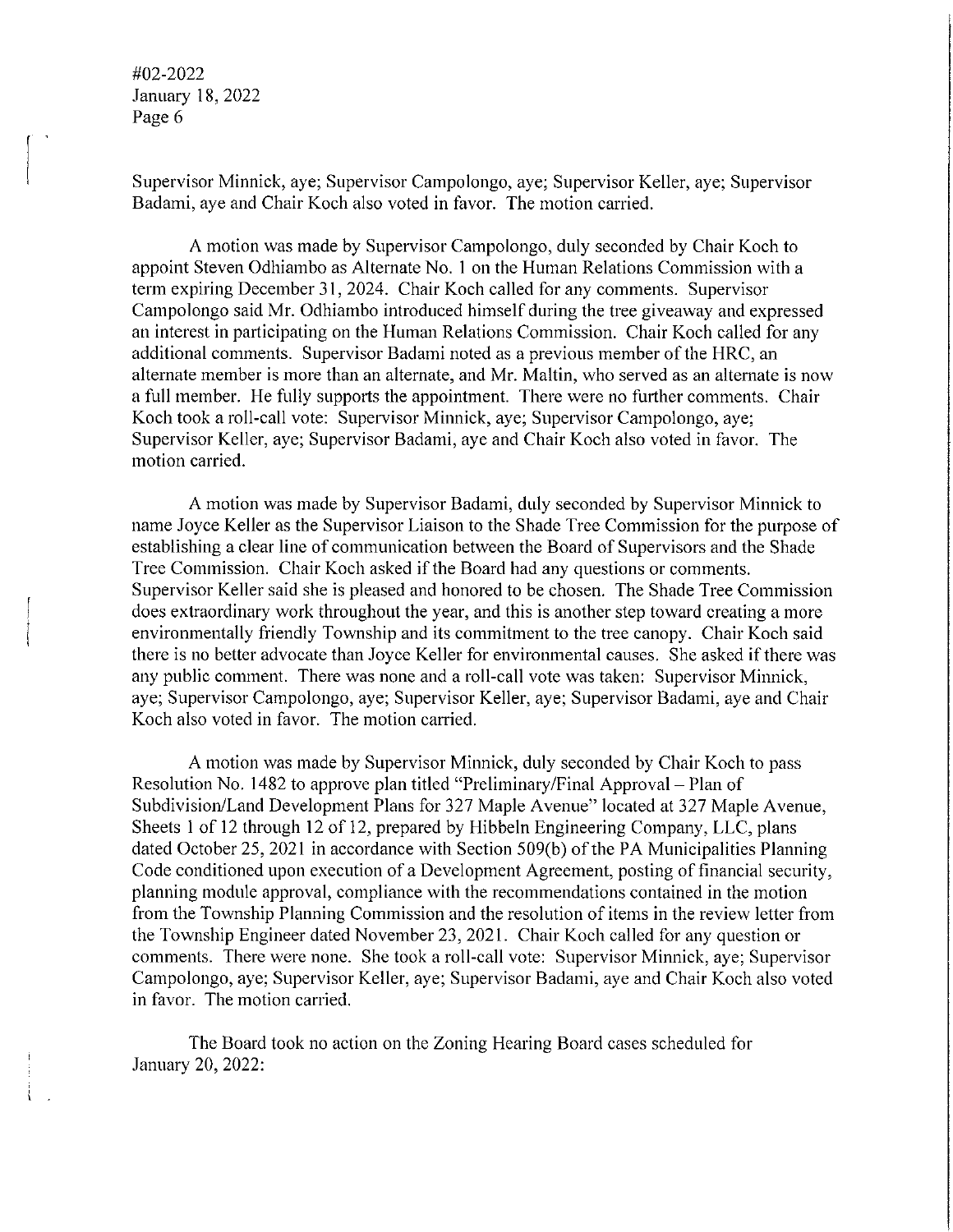> **NO. 2305-21 - VINCENT AND TRACY MARROCCO** request variances from Article V, Section 160-17 related to Side Yards for Single family Dwellings and from Article XXVIII, Section 160-203 related to Residential Projections into Side Yards with respect to their property located at 1029 Blue Rock Lane, Blue Bell, PA in the Township's R-1 Residential District. Applicant's requested relief, if granted, will allow Applicants to construct an 8 foot, 9 inch by 25 feet, three quarters of an inch, one story addition with deck onto the north side of their existing non-conforming residence which will: (I) project into the side yard when the Ordinance prohibits same; and  $(2)$  will reduce the minimum side yard width to 33 feet one and three-quarters inches when the Ordinance requires a minimum of 45 feet; and will reduce the aggregate side yard width to 81 feet, one and three-quarters inches when the Ordinance requires a minimum aggregate width of 100 feet.

> **NO. 2306-21- NIEL TAGLIAMONTE** requests variances from Article VII, Section 160-34 related to Side Yards for One Family Detached Dwellings and from Article XXVIII, Section 160-203 related to Residential Projections into Side Yards with respect to his property located at 1518 Sullivan Dr., Blue Bell, PA in the Township's R-2 Residential District. Applicant's requested relief, if granted, will allow Applicant to construct an 12 foot by 18 foot roofed patio in the side of his existing residence which will: (I) project into the side yard when the Ordinance prohibits same; and (2) reduce the minimum side yard width to 13 feet when the Ordinance requires a minimum of25 feet; and (3) reduce the aggregate side yard width to 48 feet when the Ordinance requires a minimum aggregate width of 60 feet and; (4) allow installation of an emergency standby generator to be located within the minimum side yard IO feet off the side lot line when the Ordinance does not permit same.

> **NO. 2307-21 - NORMANDY DEVELOPMENT, LP** requests variances from Article XIII, Section 160-77.D.(4).(p) & (t) and Section 160-77.C.(6) related to Special Regulations for Rural Cluster Subdivisions with Historic Preservation, Article XXVII, Section 160-192.B(2)(h) related to Required Off-Street Parking, Article XXIX, Section 160-222 related to Buildings and Article XXIX, Section 160-227 related to Destruction of Building by Fire/Condemnation with respect to its property located at 1401 Morris Rd., Blue Bell, PA in the Township's R-6 Agricultural/Rural Residential District. Applicant's requested relief, if granted, will allow Applicant to demolish an existing non-conforming fire damaged structure on the property and, in its place, construct an expanded non-conforming structure which will: (I) have 381 parking spaces when the Ordinance requires at least 387 parking spaces; and (2) encroach into the minimum perimeter setback for historic preservation when the Ordinance prohibits same; and (3) have 21 guest units where 9 previously existed when the Ordinance prohibits such expansion; and (4) add a .5% increase in impervious surface area when the Ordinance prohibits same; and (5) increase the height of the existing building from 25 feet to 40 feet when the Ordinance prohibits such expansion.